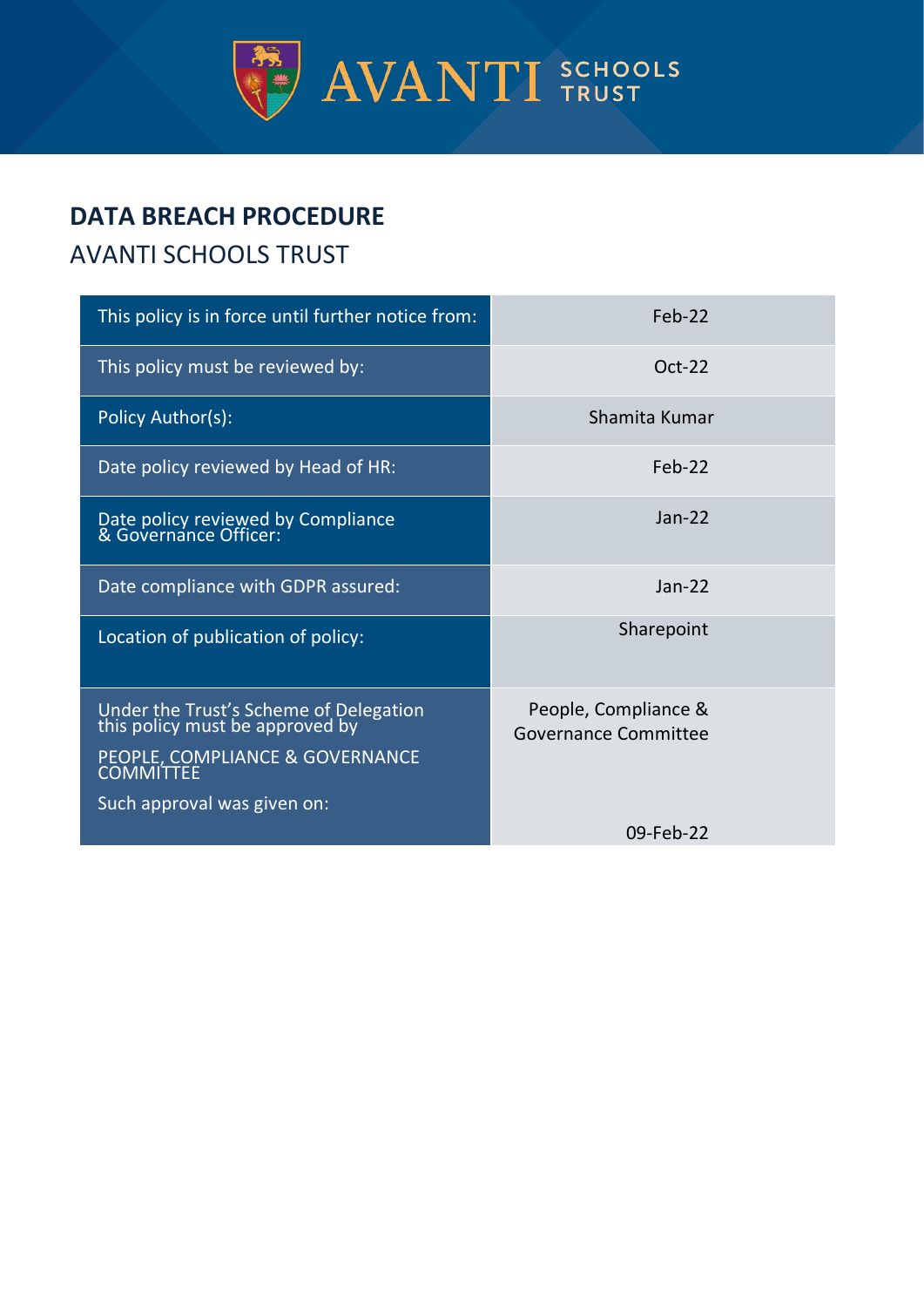## **DATA BREACH PROCEDURE**

## **1. Policy Statement**

- 1.1 Avanti Schools Trust The Trust) processes a significant amount of personal information about its pupils, parents, staff, volunteers and other individuals who we come into contact with. This can include sensitive information ("Special Category Data").
- 1.2 By complying with our own internal data protection procedures, and through promoting a strong culture of data protection compliance, our aim is to avoid the occurrence of a data breach. However, we recognise that in the event of a data breach, it is critical that we have effective response procedures in place to minimise the impact on those affected.
- 1.3 The UK General Data Protection Regulation (the retained EU law version of the General Data Protection Regulation (EU) 2016/679) ("GDPR") also places reporting obligations on the Trust, as a data controller, in the event of a data breach. This procedure has been implemented to ensure that appropriate action is taken in a timely manner to comply with the requirements of the GDPR.
- 1.4 This procedure applies to all trust staff, school staff, trustees, volunteers and contractors.

# **2. Identifying a Data Breach**

2.1 A data breach means a breach of security leading to the destruction, loss, alteration, unauthorised disclosure of, or access to, personal information. It is therefore important to recognise that a data breach is not just the loss of personal information.

Examples of data breaches include the following:

- (a) Loss or theft of personal data and / or equipment on which data is stored.
- (b) Sending personal information to the incorrect recipient.
- (c) Unauthorised access of personal information.
- (d) Hacking.
- (e) Cyber-attack.
- (f) Accidental destruction.

The above list is not exhaustive. If you are in any doubt as to whether a data breach has occurred or not, you should err on the side of caution and report it in accordance with this procedure.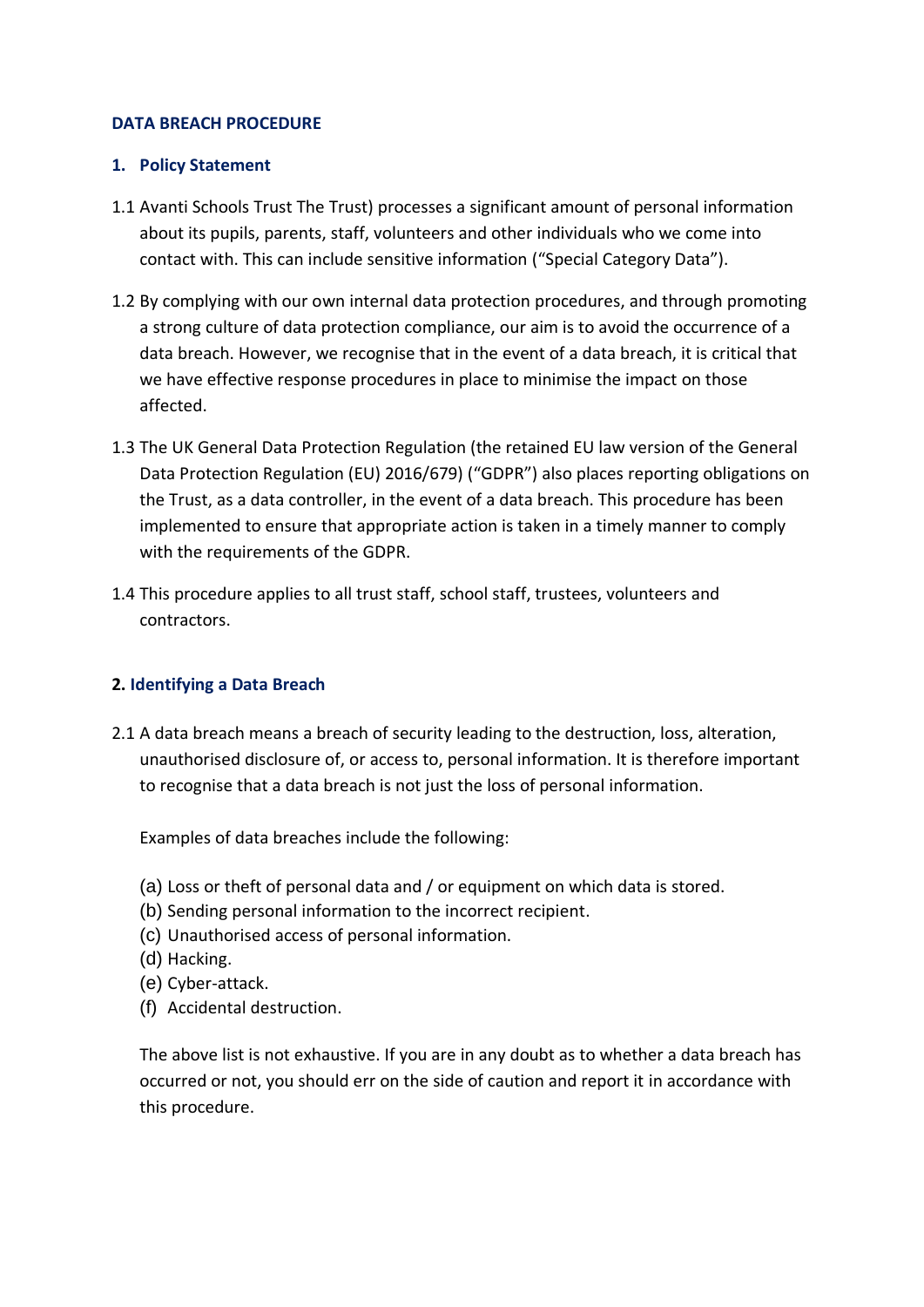# **3. Reporting the Breach and Immediate Steps**

- 3.1 Any person who has personally caused a data breach, discovers a data breach, or is informed of the occurrence of a data breach, must immediately notify the Compliance Officer [Shamita Kumar] at dpo@avanti.org.uk. If the Compliance Officer is unavailable, then the Data Protection Officer ("DPO") should be notified directly.
- 3.2 The Compliance Officer must immediately report the data breach to the DPO by telephone (0161 543 8884) or email (DPO@wearehy.com).
- <span id="page-2-0"></span>3.3 If, in the opinion of the DPO, the data breach is likely to result in a risk to the rights and freedoms of those affected, the Chair of Trustees should be notified.
- 3.4 The DPO will be responsible for assessing the data breach and advising the school on any immediate action that it may need to take to address any risks arising. In doing so, the DPO will consider the following:
	- (a) Is the data breach still occurring?
	- (b) If the answer to (a) is yes, then immediate steps must be agreed to minimise the breach from continuing.
	- (c) Consideration should be given to notifying the police if the breach was caused by, or suspected to have been caused by, unlawful activity (e.g. hacking). The police should also be notified if the breach may lead to unlawful activity in the future (e.g. if bank details have been lost in human error, this could lead to fraud in the future).
	- (d) Any third parties who may be affected by the breach should be notified. This could include the relevant local authority departments (e.g. Children Services) and service providers.
	- (e) If the nature of the breach is such that it may result in media or press enquiries, those responsible for handling such enquiries should be notified. The DPO will also assist with any information to be provided to the media.
	- (f) ICT technicians at the school and / or third-party ICT providers should be consulted, if appropriate, to advise on any security measures that can be put in place to minimise the impact of the breach e.g. shutting down systems, changing passwords, retrieving lost data.
	- (g) Where bank details have been lost or stolen, banks should be contacted to assist them in responding to any potentially fraudulent activity.

## **4. Investigation**

4.1 The DPO must immediately support the school in investigating the data breach reported, taking such steps as are reasonable to identify the following:-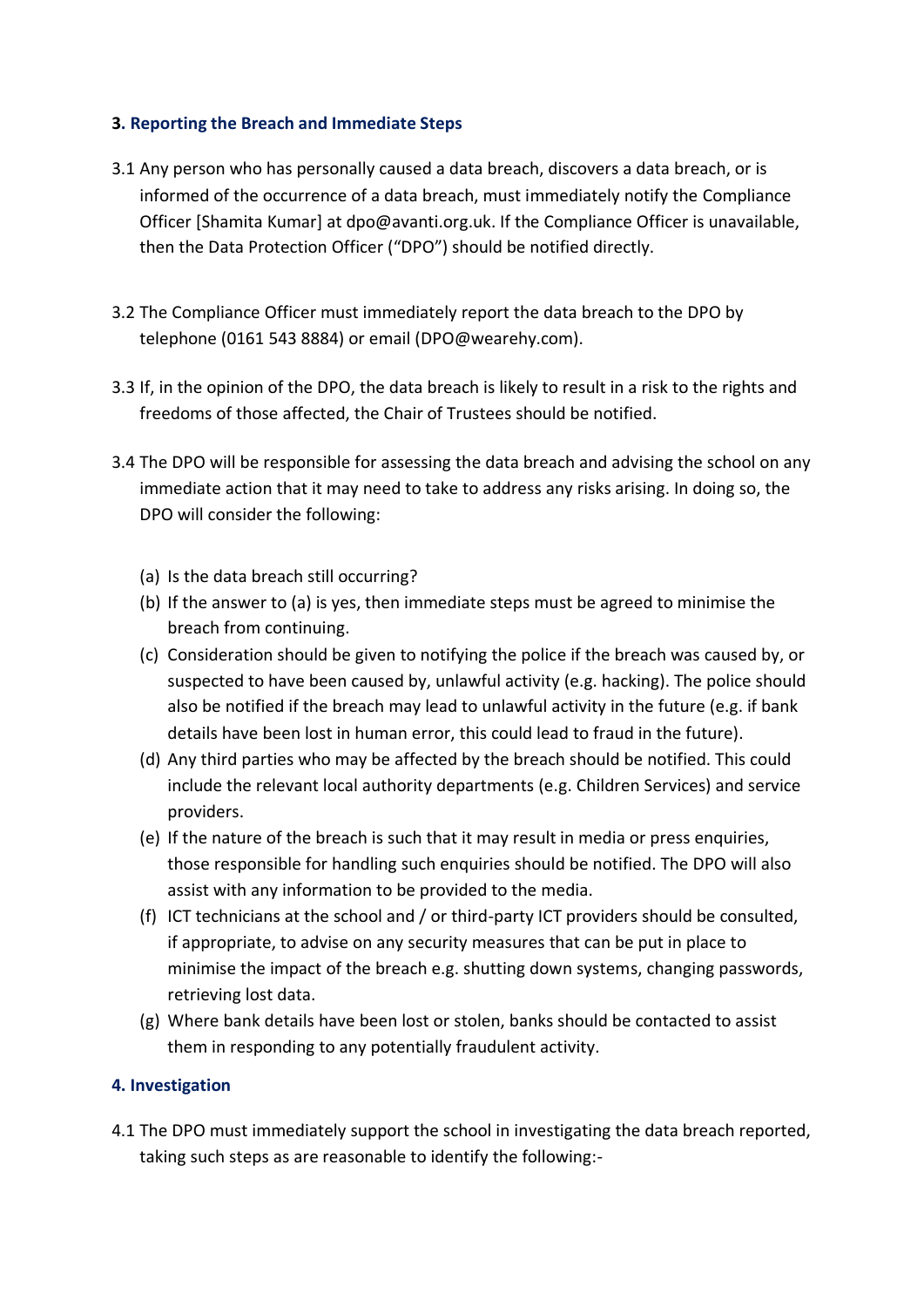- (a) When the breach occurred.
- (b) The factual background relating to the breach.
- (c) Who has been affected by the breach e.g. staff, parents or pupils.
- (d) The number of people affected by the breach.
- (e) The type and sensitivity of the data concerned.
- (f) The consequences or potential consequences of the breach.
- (g) The measures put in place to minimise the breach.
- 4.2 The investigation should be completed urgently as its findings will inform whether the Information Commissioner's Office ("ICO") and/or data subjects need to be informed.

# **5. Record of Breach**

The DPO must record the data breach in the Data Breach Record.

# **6. Notification of a Data Breach to the ICO**

- <span id="page-3-1"></span>6.1 Subject to [6.3,](#page-3-0) the DPO will ensure that a data breach is reported to the ICO not later than 72 hours after the School became aware of the breach using the letter template at appendix 1.
- 6.2 Where the notification to the ICO is not made within 72 hours, it shall be accompanied by reasons for the delay.
- <span id="page-3-0"></span>6.3 If the data breach is unlikely to result in a risk to the rights and freedoms of those affected by the breach, then the notification to the ICO described at [6.1](#page-3-1) will not be necessary.
- 6.4 A data breach is likely to result in a risk to the rights and freedoms of those affected by the breach if it causes a loss of control over their personal information or limitation of their rights, discrimination, identity theft or fraud, financial loss, damage to reputation, loss of confidentiality. These examples are not exhaustive, and the breach must be assessed on a case-by-case basis by the DPO.
- 6.5 If a notification to the ICO is made, the DPO will ensure that appropriate steps are taken to fully co-operate with their requests / investigations.

# **7. Notifying the Data Subject(s)**

7.1 Subject to [7.2,](#page-4-0) if the data breach is likely to result in a high risk to the rights and freedoms of the data subject(s) the DPO will ensure that steps are taken by the School to notify the data subjects without delay using the letter template at appendix 2.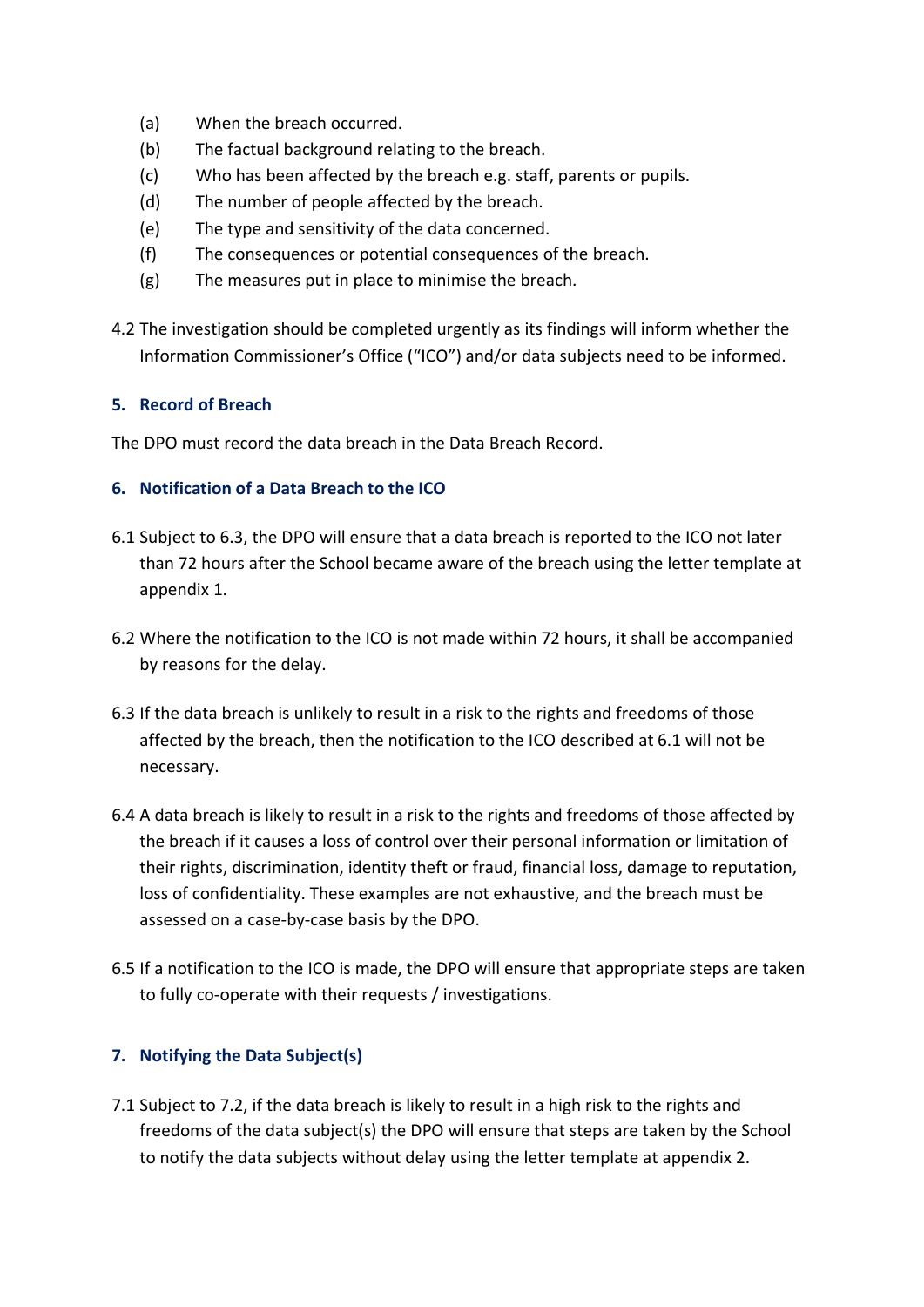- <span id="page-4-0"></span>7.2 Those affected by the data breach need not be notified if any of the following apply:-
	- (a) The School had implemented appropriate technical and organisational measures, and those measures were applied to the personal information affected by the data breach, in particular, those that ensure the personal information is unintelligible to any person who is not authorised to access it, such as encryption and the data is recoverable e.g. as it was backed-up.
	- (b) The School has taken subsequent measures which ensure that the high risk to the rights and freedoms of data subjects is no longer likely to materialise.

# **8. Post Breach Procedure**

- 8.1 It is imperative that regardless of how serious or minor the breach, lessons are learnt, and measures are put in place to avoid a similar incident occurring again in the future.
- 8.2 The measures put in place should be proportionate to the breach. However, such measures could include the provision of further training, introduction of new policies and procedures or changes to security measures.
- 8.3 Where the breach was notified to the Chair of Trustees in accordance with [3.3,](#page-2-0) the Compliance Officer will report the findings of the investigation at the next Trustees meeting including the measures introduced to avoid any future breaches.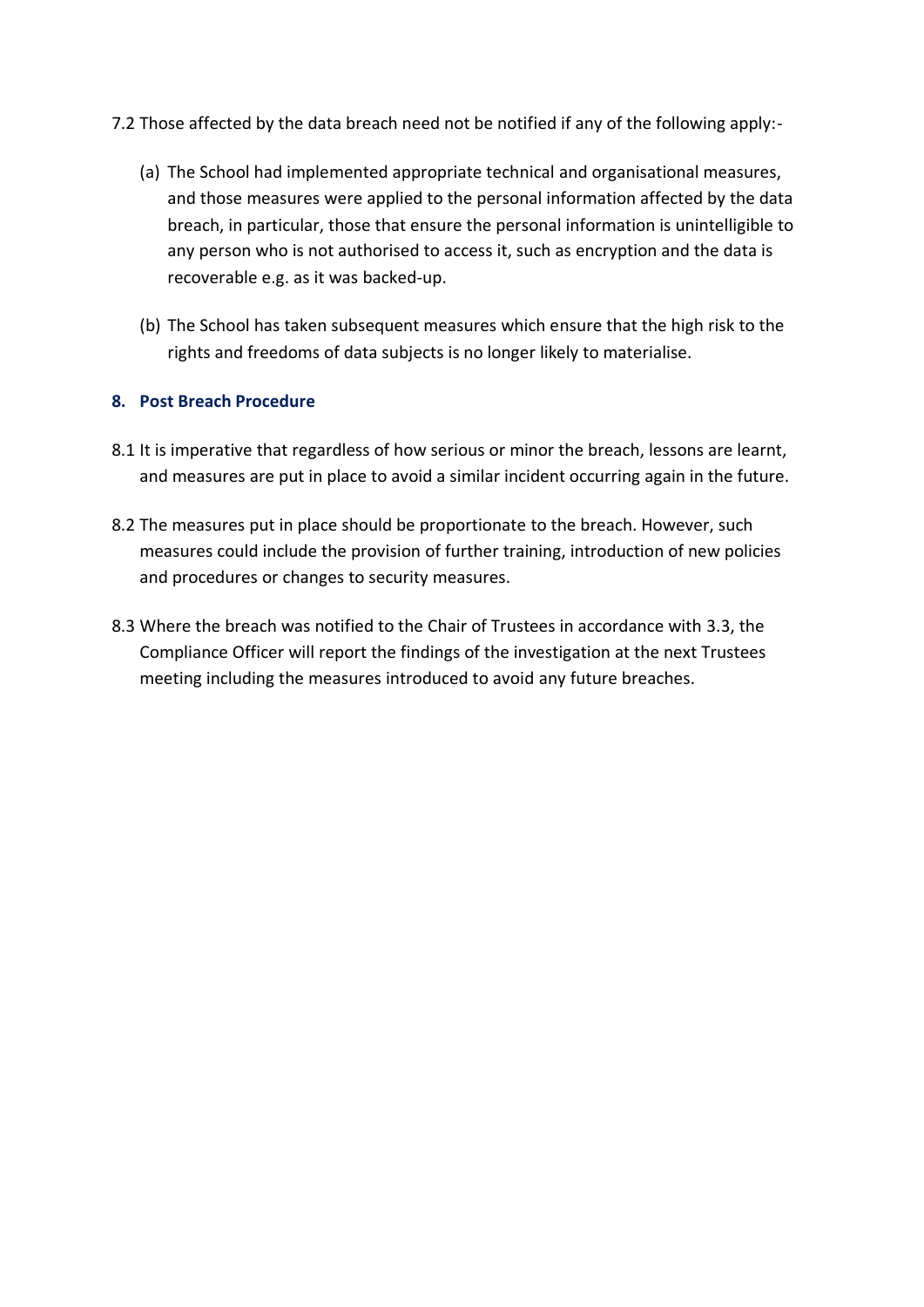# **APPENDIX 1**

The Information Commissioner's Office [Insert Address 1] [Insert Address 2] [Insert Postcode] [Date]

Dear Sirs,

## **Notification of a Data Breach in accordance with Article 33 of the General Data Protection Regulation ("GDPR")**

We write to the Information Commissioner's Office in accordance with Article 33 of the GDPR to provide notification of a data breach. It is considered that the breach is notifiable on the basis that it is likely to result in a risk to the rights and freedoms of those affected.

[We are aware that notification should be made to the ICO by no later than 72 hours after having become aware of the data breach. Unfortunately, we were unable to comply with this requirement for the following reasons XXXXXX]

# **The nature of the data breach, the categories and approximate number of data subjects concerned, and the categories and approximate number of personal data records concerned**

[INSERT DETAIL]

## **Name and contact details of the DPO**

HY Education 3 Reed House Hunters Lane Rochdale OL16 1YL DPO@wearehy.com

## **The likely consequences of the data breach**

[INSERT DETAIL]

## **Measures taken or proposed to be taken by the School to address the data breach**

#### [INSERT DETAIL]

We look forward to your office contacting us shortly.

Yours faithfully, For and on behalf of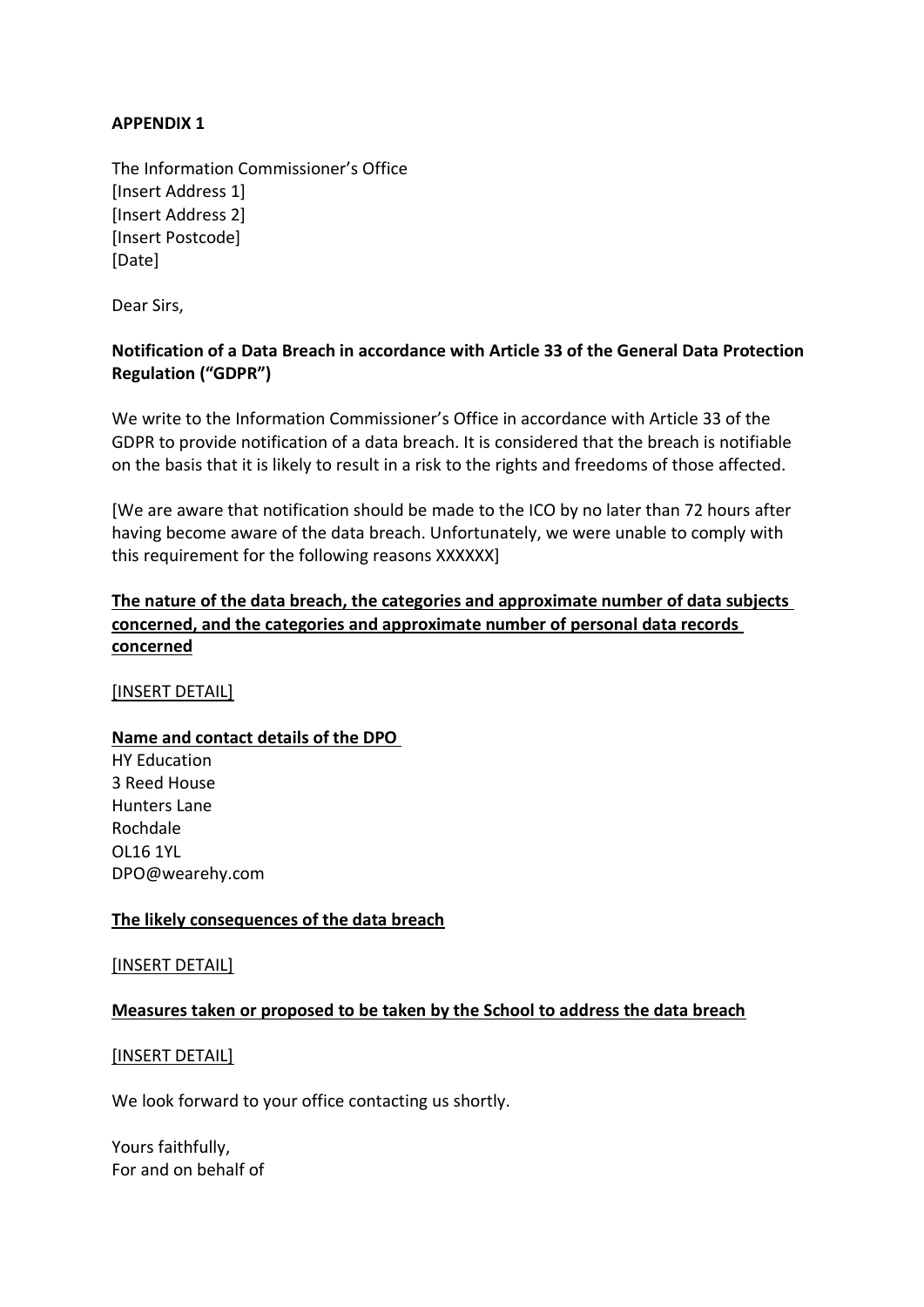## **APPENDIX 2**

[Name] [Insert Address 1] [Insert Address 2] [Insert Postcode] [Date]

Dear XXXX

## **Notification of a Data Breach**

We write to advise you of a recent data breach within the school. Having considered the nature of the breach, we have reported this to the Information Commissioner's Office who will advise us of the next steps in their process. The ICO is the UK's independent body set up to uphold information rights.

The purpose of this letter is to provide you with information about the data breach, how it occurred, who it has affected, the type of information which the breach relates to, the consequences of the breach and the measures we have taken to address the breach.

#### **Details of the breach**

#### [INSERT DETAIL]

## **Name and contact details of the Data Protection Officer**

We have an appointed data protection officer who is actively working with the school to address the data breach and their contact details are as follows:-

HY Education 3 Reed House Hunters Lane Rochdale OL16 1YL DPO@wearehy.com

## **The likely consequences of the data breach**

#### [INSERT DETAIL]

#### **Measures taken or proposed to be taken by the School to address the data breach**

#### [INSERT DETAIL]

Clearly, we appreciate that you will be concerned about the data breach described within this letter. On behalf of the school, we sincerely apologise for any distress that this may